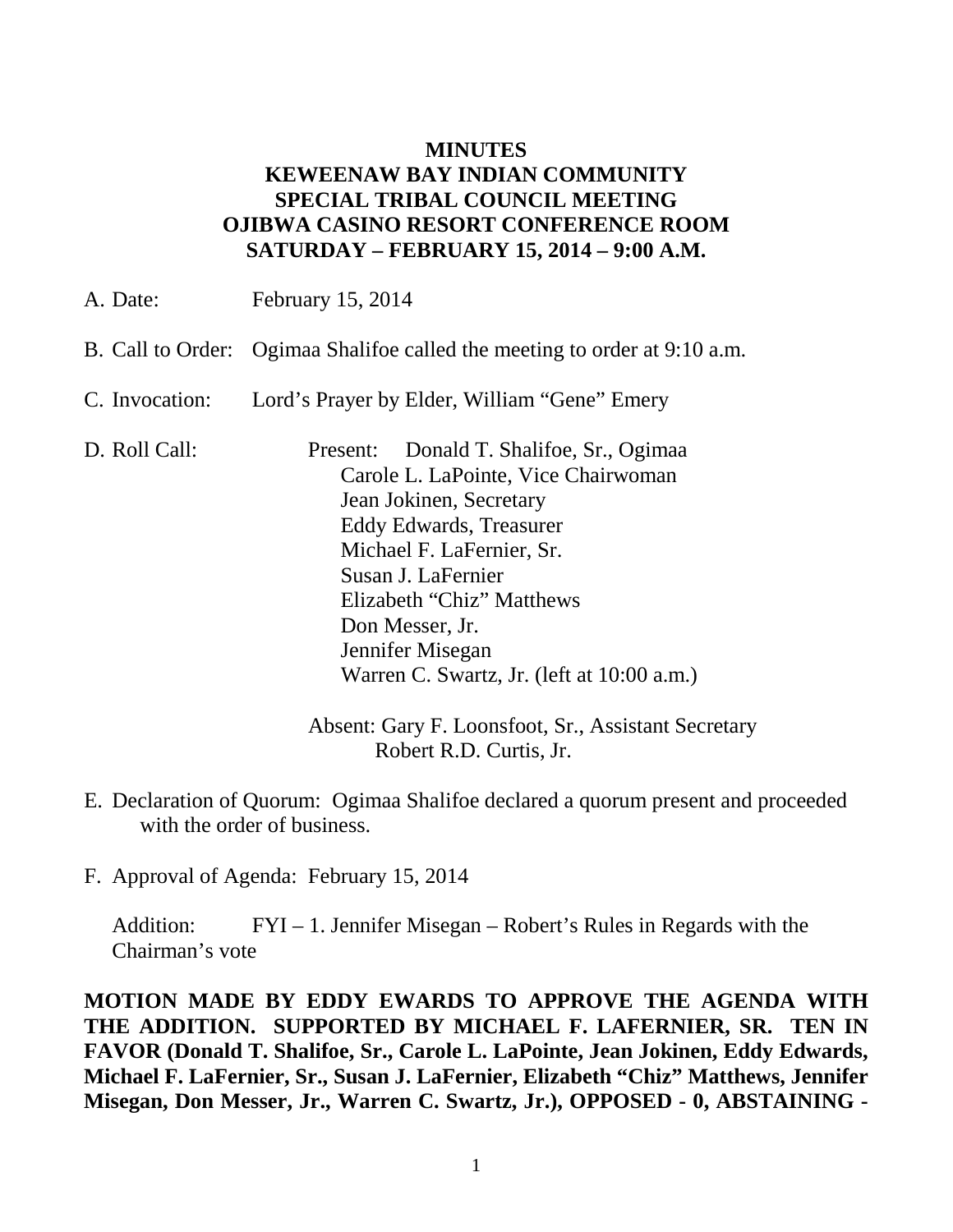## **0, ABSENT - 2 (Gary F. Loonsfoot, Sr., Robert R.D. Curtis, Jr.), MOTION CARRIED.**

- G. For Your Information:
	- 1. Jennifer Misegan Robert's Rule in regards to the Chairman's vote (see Handout Jennifer gave to the Council)

H. New Business:

1. Carole LaPointe, Vice Chairwoman - Resolution KB-011-2014 Vitera Integrity Electronic Health Records (EHR) Program, Installation and Training

MOTION MADE BY EDDY EDWARDS TO APPROVE RESOLUTION KB-011-2014 WITH THE ONE CHANGE OF CHANGING THE EXPENDITURE OF \$170,295 TO \$171,635 OF WHICH \$63,000 IS ALREADY IN THE BUDGET. SUPPORTED BY DONALD MESSER JR.

Jean Jokinen stated that she would like to let everyone know that if they approve this it is over \$10,000 so we would have to have a popular referendum and the people will have need to approve it. We are just allowing/doing it here and if it passes and then it will go to the people.

**MOTION MADE BY WARREN C. SWARTZ, JR. TO TABLE RESOLUTION KB-011-2014 SO THAT I CAN HAVE AN OPPORTUNITY TO TAKE A LOOK AT IT AND TOUCH WITH MY CONSTITUENTS AND SEE HOW THEY FEEL ABOUT IT. SECONDED BY JENNIFER MISEGAN. FOUR IN FAVOR (Michael F. LaFernier, Sr., Susan J. LaFernier, Jennifer Misegan, Warren C. Swartz, Jr.), OPPOSED - 6 (Donald T. Shalifoe, Sr., Carole L. LaPointe, Jean Jokinen, Eddy Edwards, Elizabeth "Chiz" Matthews, Don Messer, Jr.,), ABSTAINING - 0, ABSENT – 2 (Gary F. Loonsfoot, Sr., Robert R.D. Curtis, Jr.), MOTION DEFEATED.**

**MOTION MADE BY EDDY EDWARDS TO APPROVE RESOLUTION KB-011- 2014 WITH THE ONE CHANGE OF CHANGING THE EXPENDITURE OF \$170,295 TO \$171,635 OF WHICH \$63,000 IS ALREADY IN THE BUDGET. SUPPORTED BY DONALD MESSER JR. NINE IN FAVOR (Donald T. Shalifoe, Sr., Carole L. LaPointe, Jean Jokinen, Eddy Edwards, Michael F. LaFernier, Sr., Susan J. LaFernier, Elizabeth "Chiz" Matthews, Donald Messer, Jr., Warren C.**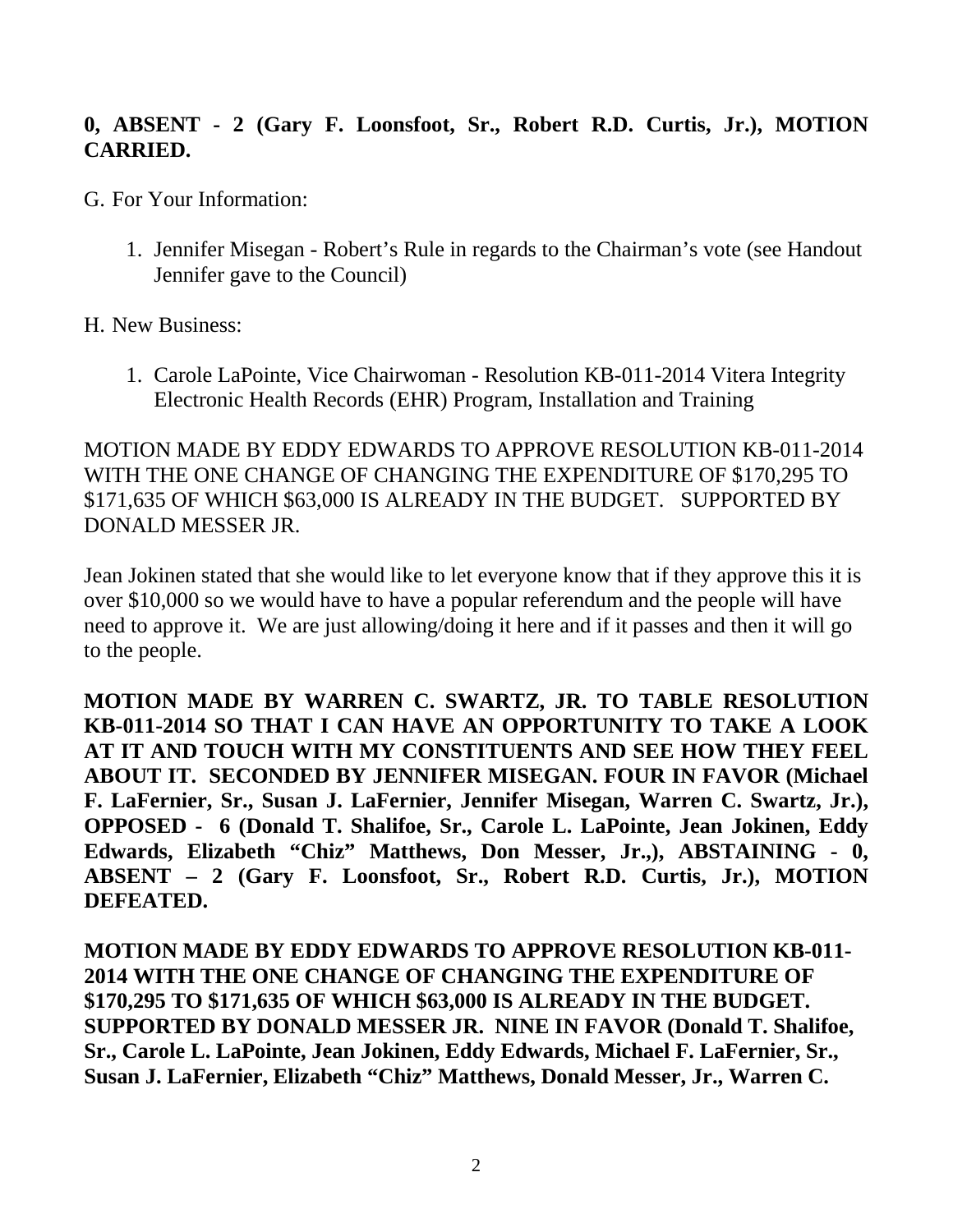**Swartz, Jr.), OPPOSED – 0, ABSTAINING – 1 (Jennifer Misegan), ABSENT – 2 (Gary F. Loonsfoot, Sr., Robert R.D. Curtis, Jr.), MOTION CARRIED.**

**Jennifer Misegan stated her opposition she has some concerns about the referendum process not about the health records and I believe that it will help with tribal members wait time at the clinic.**

2. Eddy Edwards, Treasurer – Resolution KB-012-2014 Oasis 360 Casino Management System for Baraga \$481,299.97 and Marquette \$440,022.22

**MOTION MADE BY JEAN JOKINEN TO APPROVE RESOLUTION KB-012- 2014. SUPPORTED BY DON MESSER JR. SEVEN IN FAVOR (Donald T. Shalifoe, Sr., Carole L. LaPointe, Jean Jokinen, Eddy Edwards, Michael F. LaFernier, Sr., Elizabeth "Chiz" Matthews, Don Messer, Jr.), OPPOSED – 2 (Susan J. LaFernier, Jennifer Misegan), ABSTAINING – 1 (Warren C. Swartz, Jr.), ABSENT – 2 (Gary F. Loonsfoot, Sr., Robert R.D. Curtis, Jr.), MOTION CARRIED.**

**Jennifer Misegan states her opposition she is not opposed to the system just the process.**

**Susan LaFernier stated her opposition: she agrees with Chris's comments that there should be more information, she just saw these bids today.**

**Warren C. Swartz, Jr. left at 10:00 a.m.**

**Scott Dianda addressed Council.**

**Break 10:15 a.m. – 10:31 a.m.**

- I. Recognize Scheduled Delegation/Individuals:
	- 1. Gary Peters, Congressman for U.S. Senate @ 9:30 a.m. (running late)

J. Adjournment:

**MOTION MADE BY CAROLE L. LAPOINTE TO ADJOURN AT 10:55 A.M. SUPPORTED BY MICHAEL F. LAFERNIER, SR. NINE IN FAVOR (Donald Shalifoe, Sr., Carole L. LaPointe, Jean Jokinen, Eddy Edwards, Michael F. LaFernier, Sr., Susan J. LaFernier, Elizabeth "Chiz" Matthews, Don Messer, Jr.,**